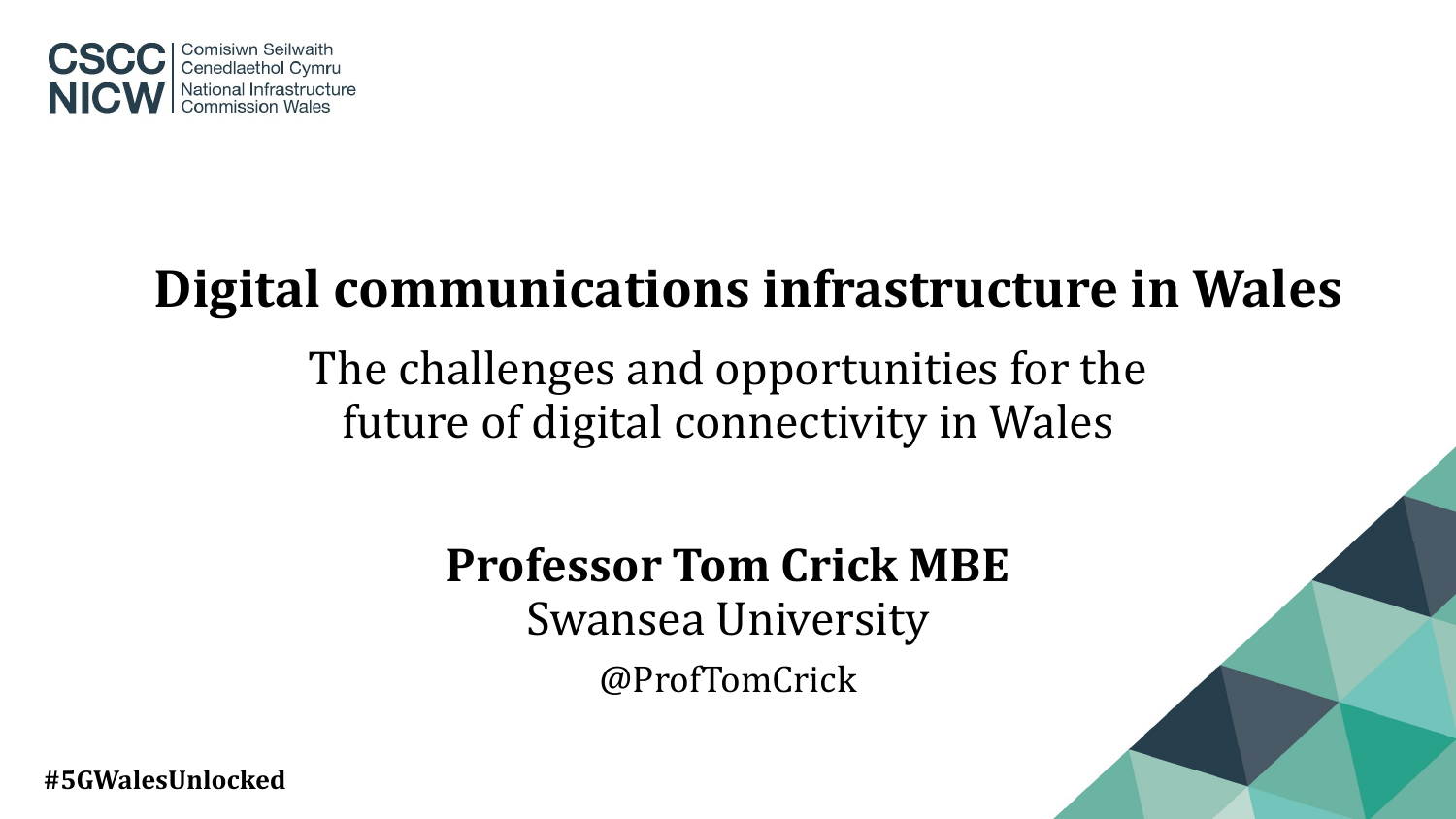

**National** Infrastructure Commission for Wales

December 2020

**CSCC** | Comisiwn Seilwaith NICW School Infrastructure

**Digital Communications Infrastructure in Wales** Report and recommendations of the National Infrastructure **Commission for Wales**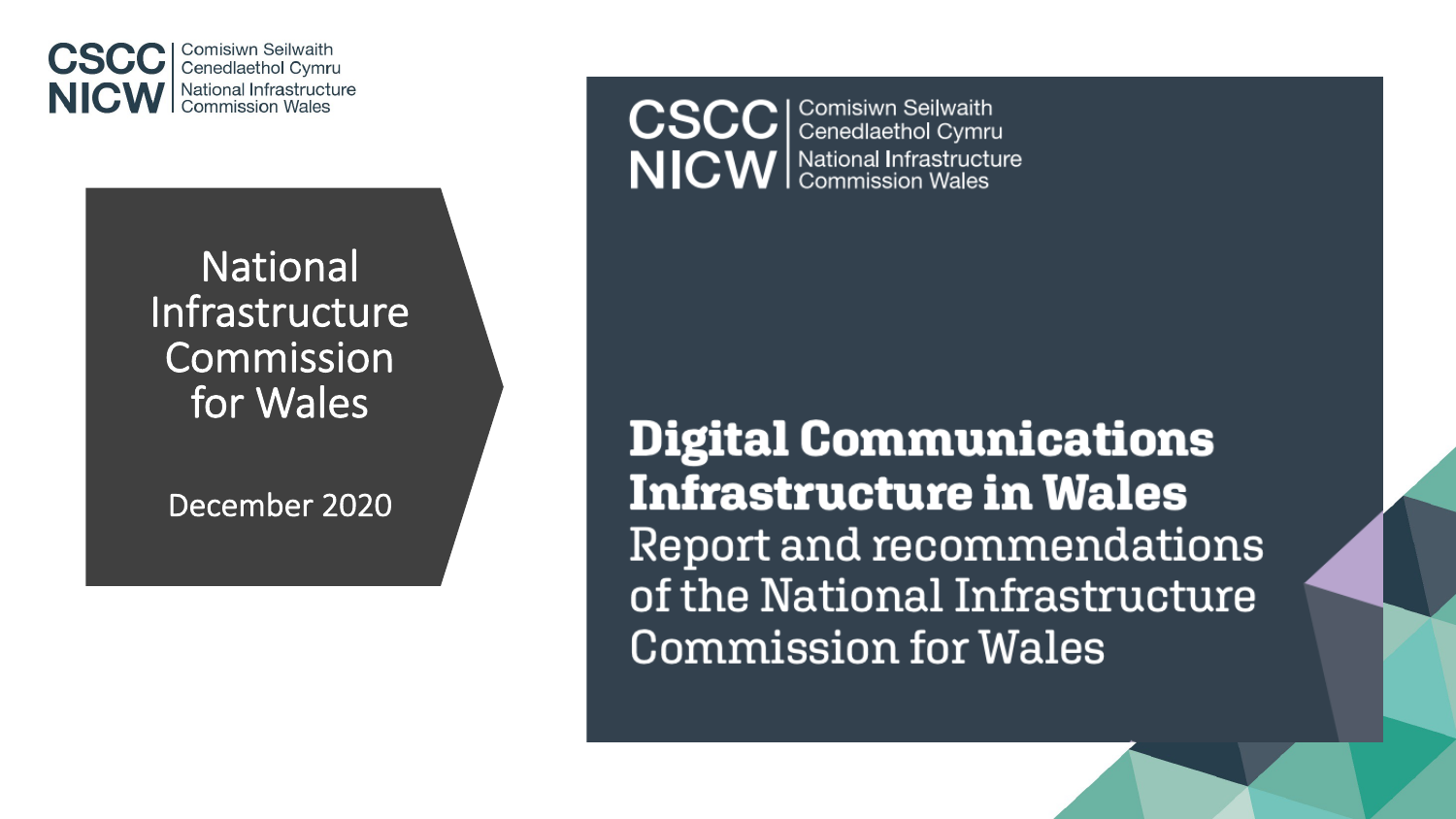

| <b>UK</b>                                                                                                                                                          | <b>Wales</b>                                                                          |  |
|--------------------------------------------------------------------------------------------------------------------------------------------------------------------|---------------------------------------------------------------------------------------|--|
| <b>Commercial</b>                                                                                                                                                  | <b>Commercial</b>                                                                     |  |
| 65% coverage for superfast (BT expects 75% fibre)                                                                                                                  | $\leq 50\%$ coverage for superfast (BT expects 64% fibre)                             |  |
| New fibre operators plan 27 million households with fibre                                                                                                          | Ogi/Beacons Telecom plan ~200k households                                             |  |
| <b>Public funds</b>                                                                                                                                                | <b>Public funds</b>                                                                   |  |
| $\sim$ 5% HHs still unable to get 30 Mb/s<br>$\sim$ 15% get fibre to the home                                                                                      | $\sim$ 3-5% HHs (60k) still unable to get 30 Mb/s<br>$\sim$ 15% get fibre to the home |  |
| Currently offering fibre vouchers of £1500/HH                                                                                                                      | Latest build costs $\sim$ £2300/HH and offering fibre vouchers<br>of £3500/HH         |  |
| Wales has done well with superfast broadband, but we rely<br>more heavily on public subsidy which, as costs for fibre rise,<br>will not be a sustainable strategy. |                                                                                       |  |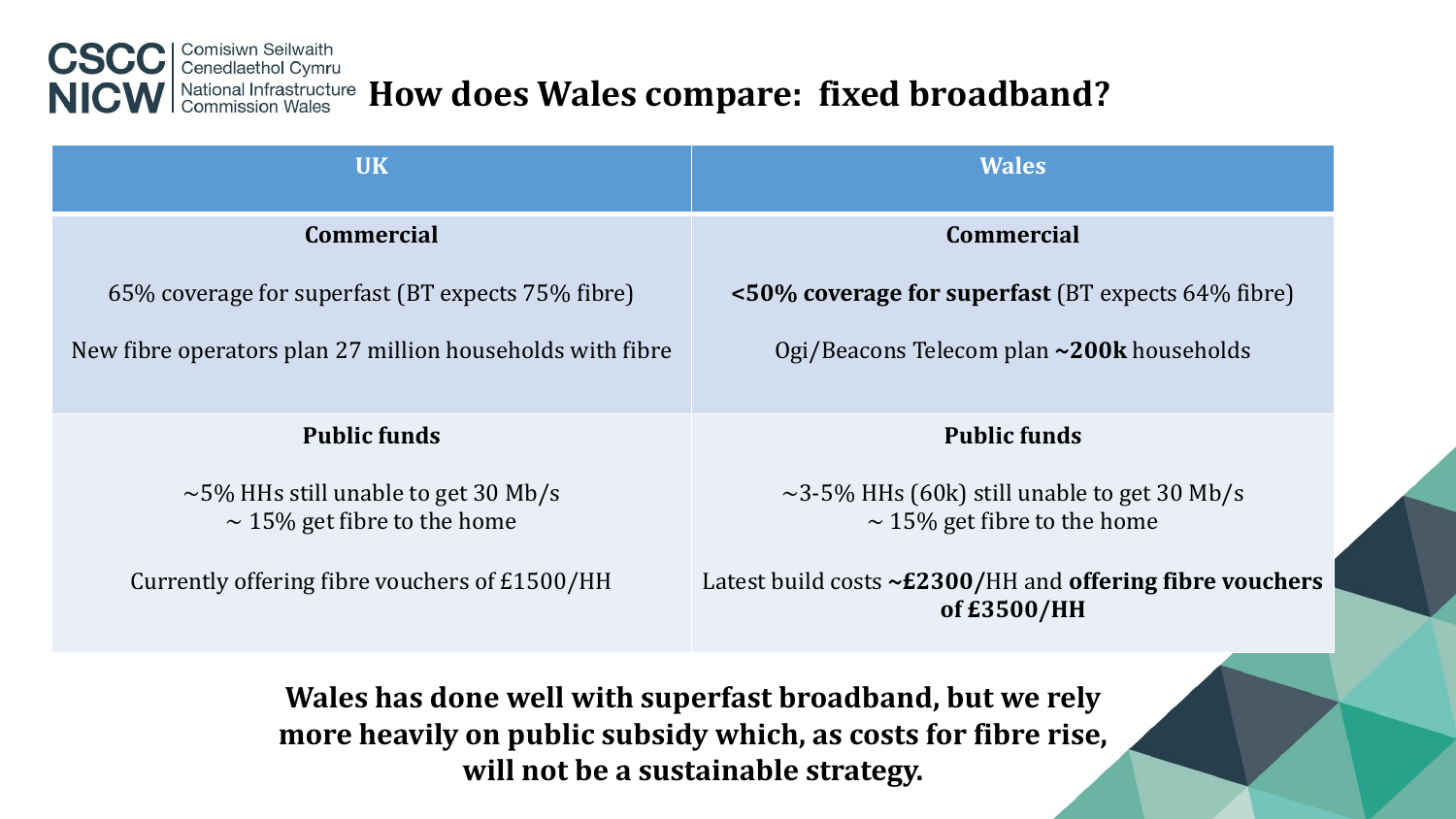

Summary of broadband coverage across UK



### **UK**

Unable to get decent (all properties) 0.4% Superfast (residential) 96% Full fibre (residential 28% Gigabit-capable (residential) 47%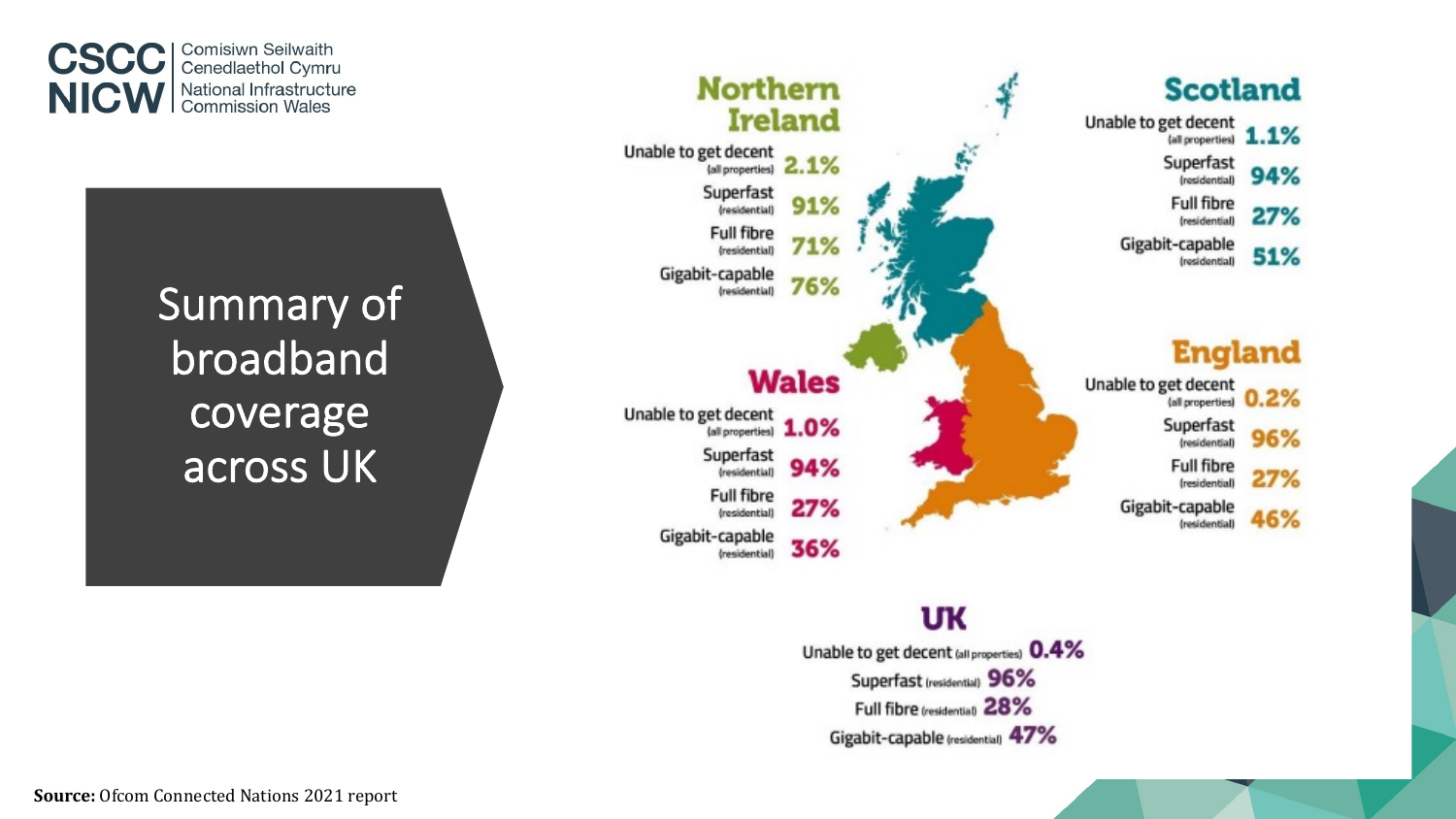

## How does Wales compare: mobile broadband?

| <b>UK</b>                                                                    | <b>Wales</b>                                                                                                                  |
|------------------------------------------------------------------------------|-------------------------------------------------------------------------------------------------------------------------------|
| <b>4G Coverage today</b>                                                     | <b>4G Coverage today</b>                                                                                                      |
| 67% of landmass covered by all four operators (84% by at<br>least one)       | <b>58% of landmass covered</b> by all operators (81% from at<br>least one). Only $\sim$ 50% of landmass in Ceredigion covered |
| 80% of households have service from all operators (99%<br>from at least one) | 73% of households have service from all operators. Only<br>75% of households in Ceredigion have access from at least<br>one   |
| <b>Shared Rural network</b>                                                  | <b>Shared Rural network</b>                                                                                                   |
| 95% of landmass covered by all four operators by end 2025                    | 80% of landmass covered by all four operators by end 2025                                                                     |
| 5G target?                                                                   | 5G target?                                                                                                                    |

Although most Welsh households already get 4G, many have no choice of operator and availability in rural Wales is low. UK Shared Rural Network will see some improvement in 4G.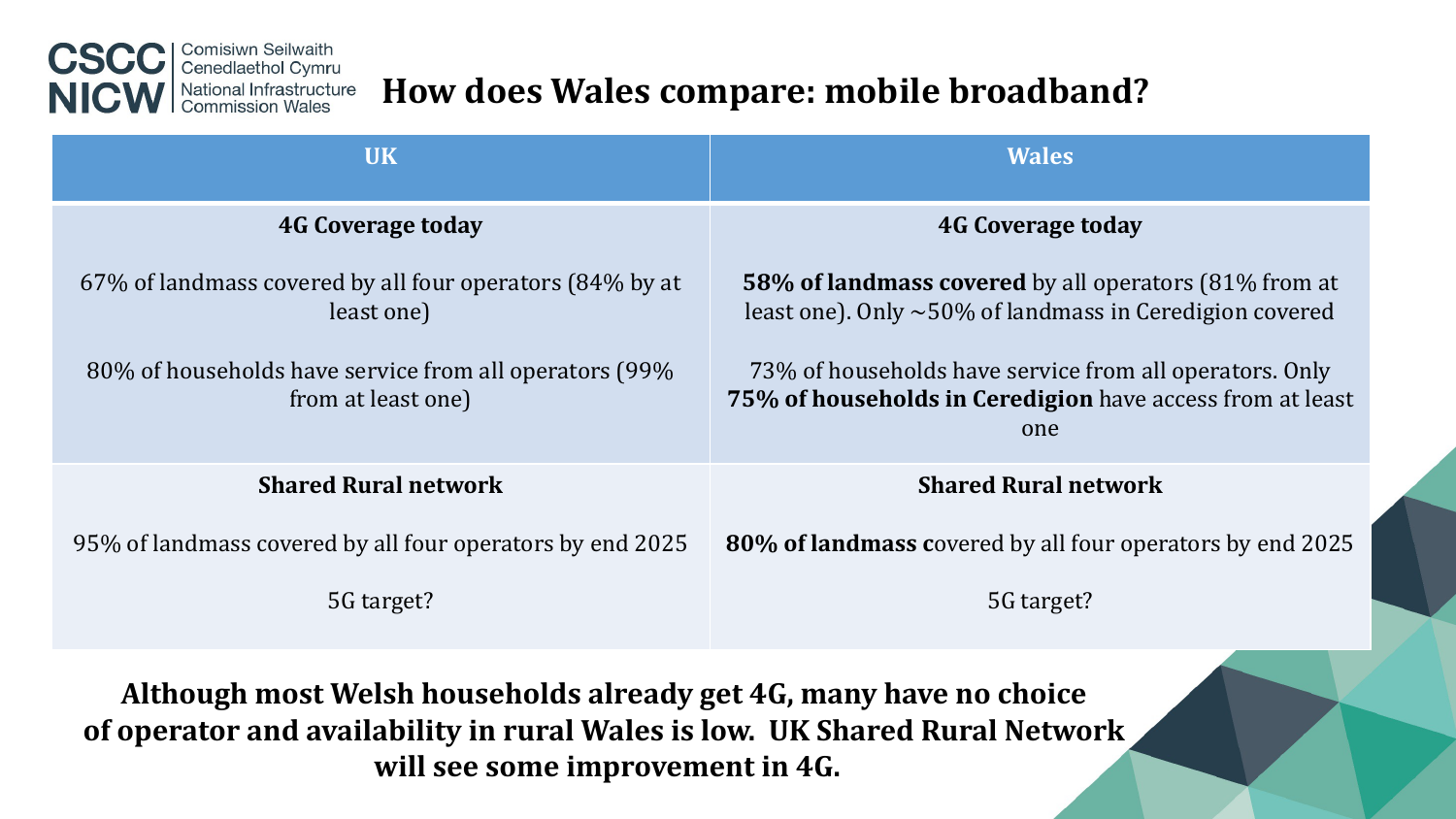

#### UK

| 4G outside premises: (MNO range) | 99%+    |
|----------------------------------|---------|
| 4G inside premises: (MNO range)  | 90%-95% |
| 4G geographic: (MNO range)       | 79%-86% |
| 4G total not spots:              | 8%      |
| Voice and text total not spots:  | 4%      |

#### Northern Ireland

| 4G outside premises: (MNO range) | 97%-99%      |
|----------------------------------|--------------|
| 4G inside premises: (MNO range)  | 78%-92%      |
| 4G geographic:(MNO range)        | 87%-92%      |
| 4G total not spots:              | 3%           |
| Voice and text total not spots:  | Less than 1% |

#### Wales

4G outside premises: (MNO range) 4G inside premises: (MNO range) 4G geographic: (MNO range) 4G total not spots: Voice and text total not spots:

96%-99% 85%-93% 72%-84% 10% 5%

# Scotland

| G outside premises: (MNO range) | 97%-99% |
|---------------------------------|---------|
| G inside premises: (MNO range)  | 90%-95% |
| G geographic: (MNO range)       | 57%-73% |
| G total not spots:              | 18%     |
| oice and text total not spots:  | 11%     |

#### **England**

| 4G outside premises: (MNO range) | 99%+         |
|----------------------------------|--------------|
| 4G inside premises: (MNO range)  | 91%-95%      |
| 4G geographic: (MNO range)       | 92%-94%      |
| 4G total not spots:              | 2%           |
| Voice and text total not spots:  | Less than 1% |
|                                  |              |

**Source:** Ofcom Connected Nations 2021 report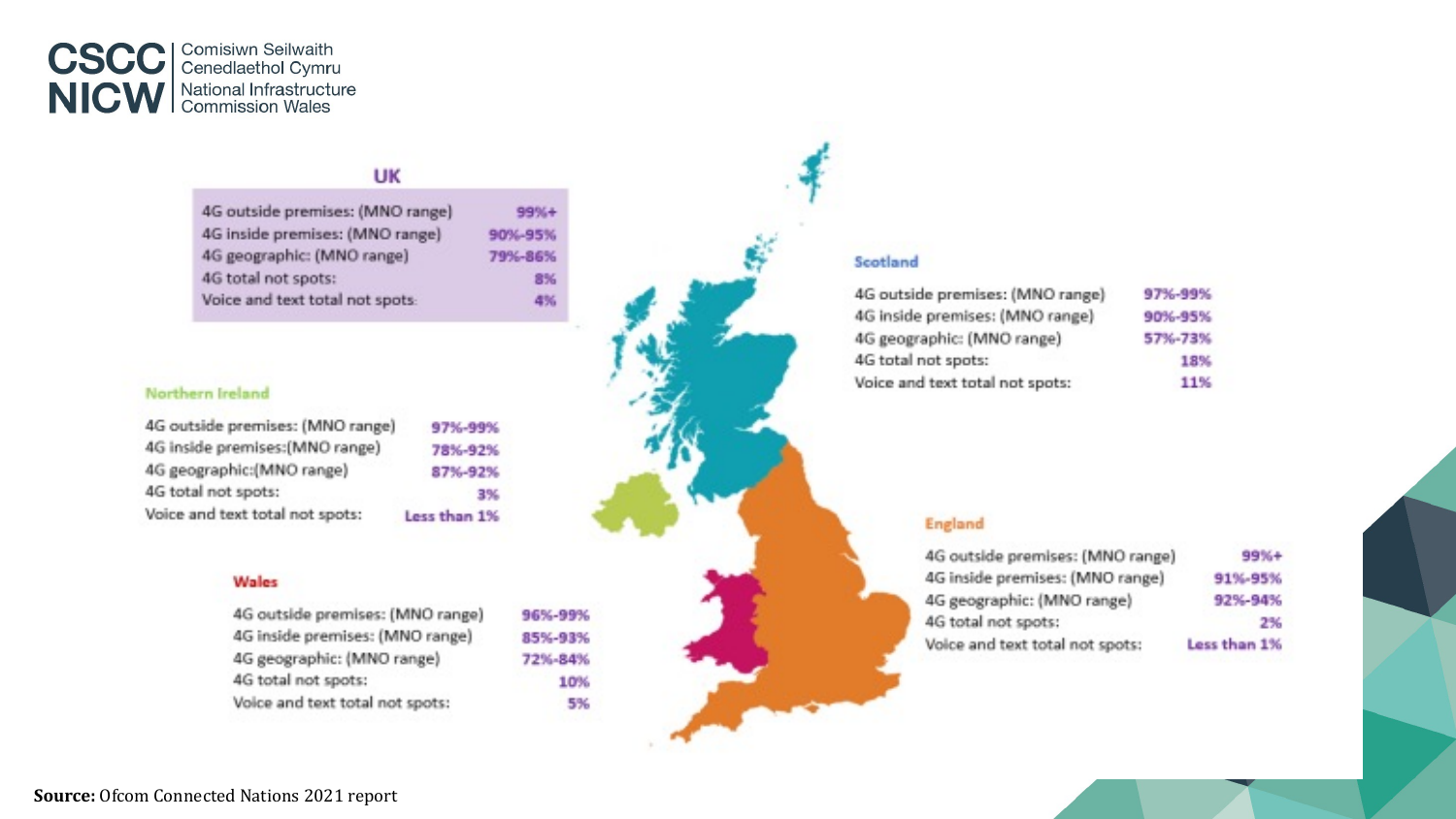

### **Current outlook for UK and Wales**

- UK target was 100% 'gigabit' coverage by 2025 until last year's Spending Review, when it was reduced to 'a minimum of 85%'. Targets unlikely to be met.
- 100% coverage requires public subsidy of significantly more than the £5bn budgeted (reduced to £1.2 bn last month?) Wales could cost  $£1.3$ bn (compared to  $~E300$ m for **superfast)** and total cost could be £6-9bn.
- Many Welsh households likely to be at the end of the queue, given high costs and lack of competition in Wales. Some may be helped by the Broadband USO scheme.
- Many Welsh HHs likely to be waiting 8-10 years before seeing any significant improvement in their broadband **if no other action is taken**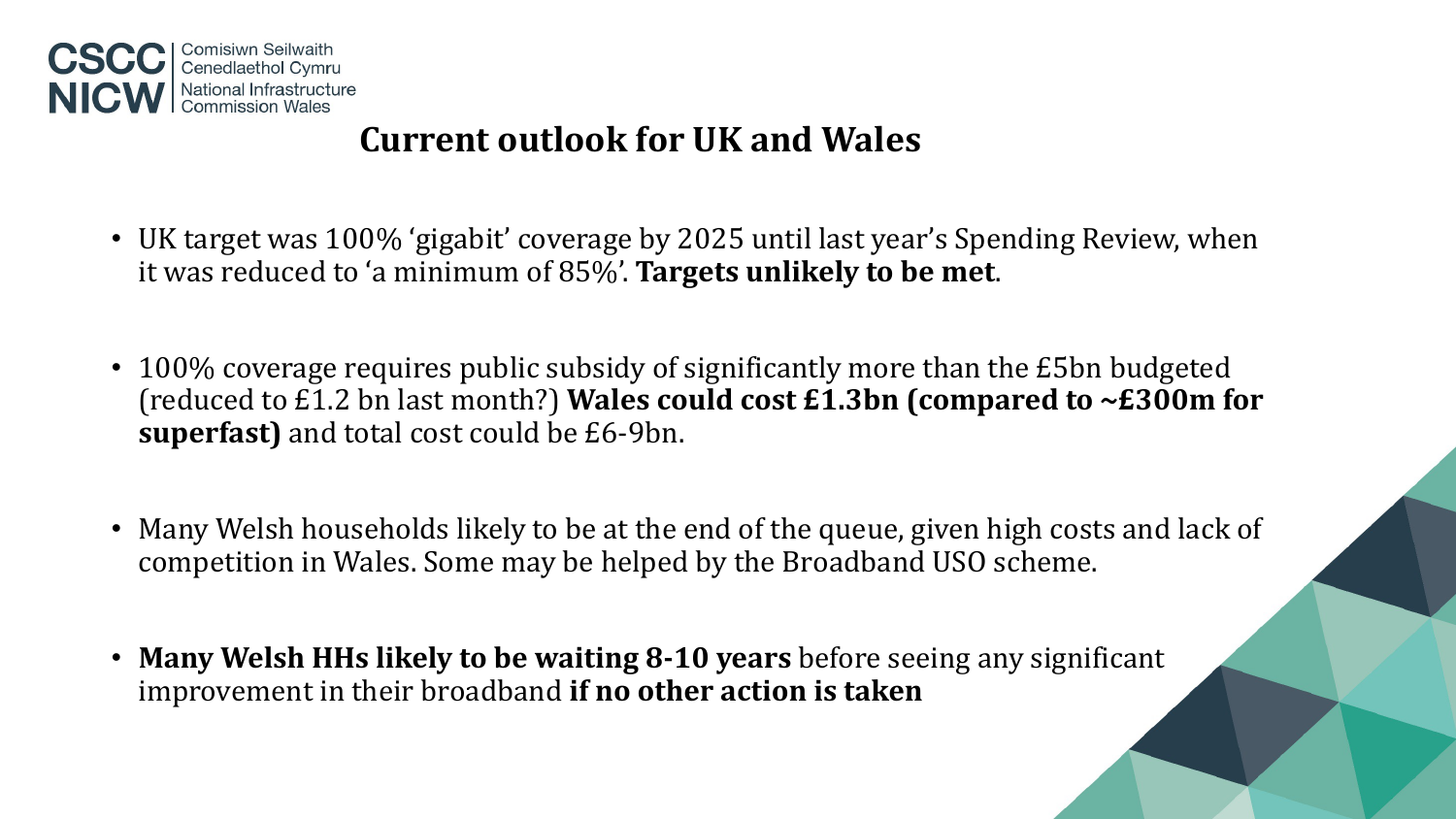

### **Recommendations: commercial roll out**

- Make Wales a more attractive place for commercial roll out
	- Replace All Wales Digital Infrastructure Group with a **'Barrier Busting Taskforce**', led by senior WG official, with deadlines for making Wales a better place to invest
	- Update planning guidance and **align rules with rest of UK**, implement new Code and require fibre in new build properties
- **Review and simplify existing voucher schemes**
	- Co-ordinate with new UK Gigabit Take Up Advisory Group
	- Avoid 'voucher inflation' (cap at £3500 per HH)

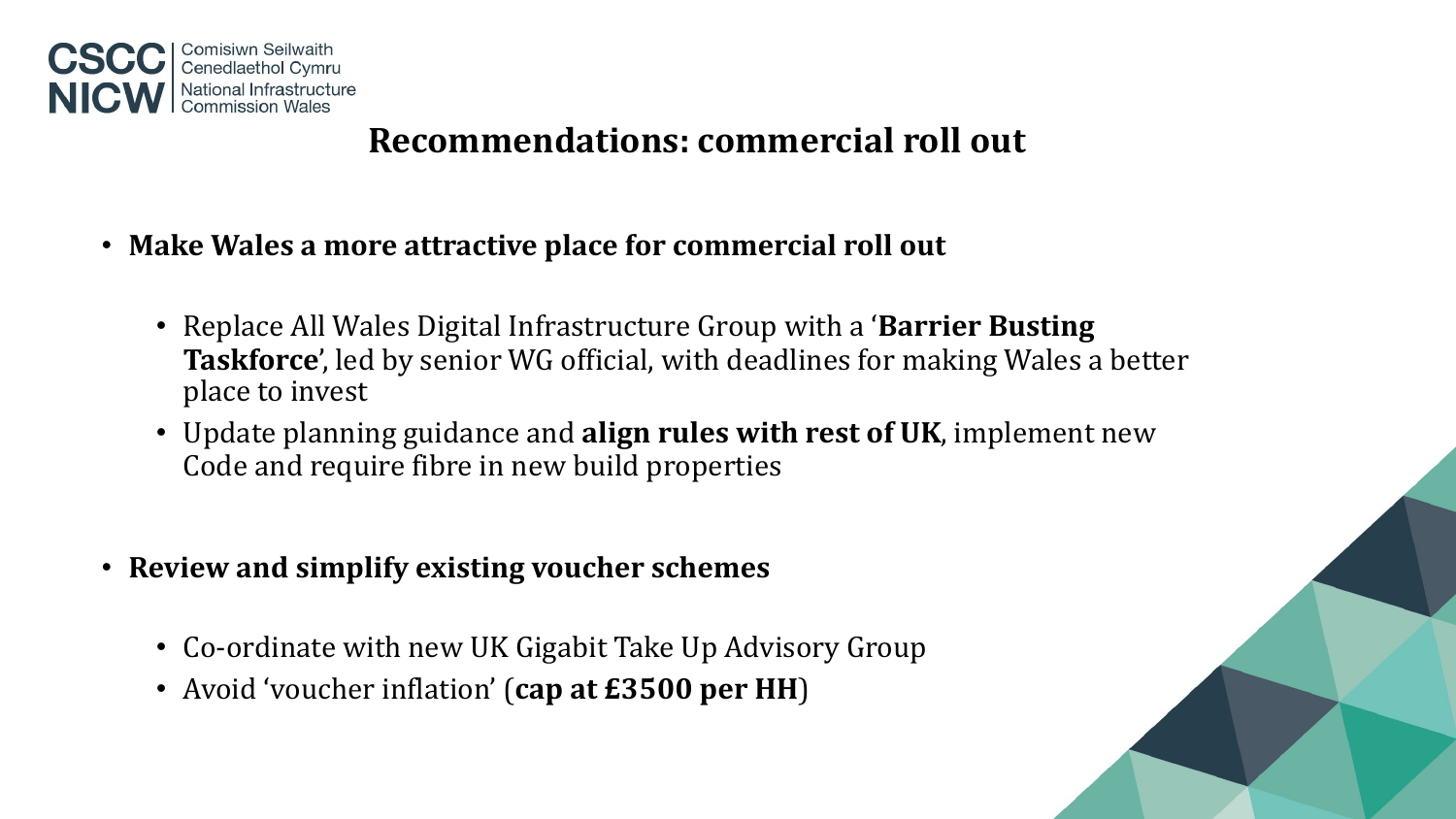

### **Recommendations: home broadband**

- Prioritise 4G/5G home broadband until fibre to the home arrives
	- In contrast to fixed broadband, Wales is **behind in mobile and policymaking has been inadequate**
	- Mobile infrastructure is underutilised throughout the UK (only 3% of all traffic carried over mobile) and UK Government targets for 5G are **unambitious** ('majority by 2027')
	- **Scotland's 5G strategy** offers a model for Wales

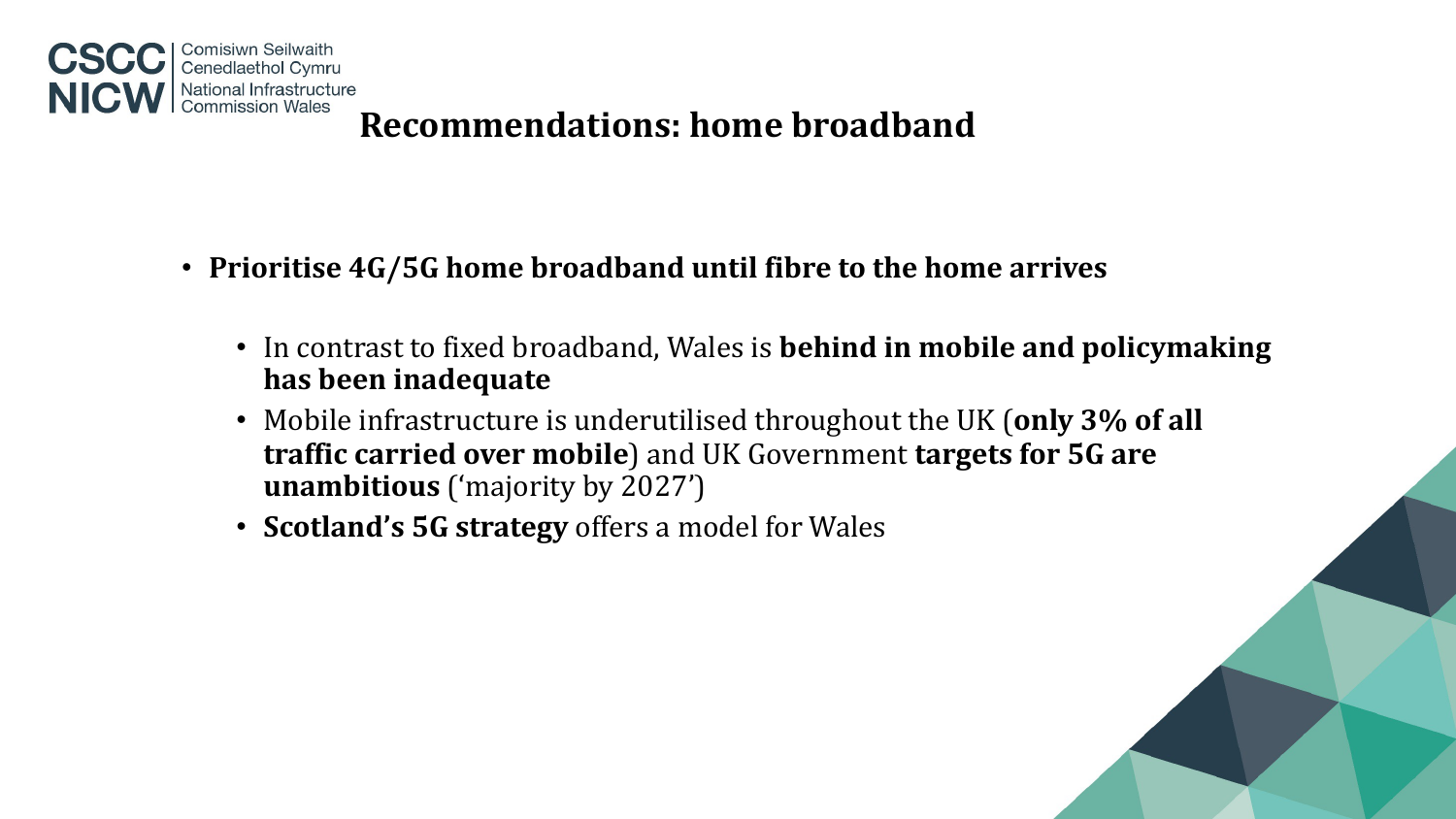

## **Benefits of mobile home broadband**

- **Faster to deploy** than fixed fibre to the home, at a fraction of the cost, and with rapid adoption
- Will not deliver gigabit speeds, but **can deliver significant improvements of existing service (at least 100 Mb/s)** until fibre to the home arrives
- Investments can then be **reused for new 5G services** (IoT) as those applications mature
- 4G and 5G home broadband **already used in many other countries** (20% of HHs in NZ, also US, Italy, Switzerland, Nordics)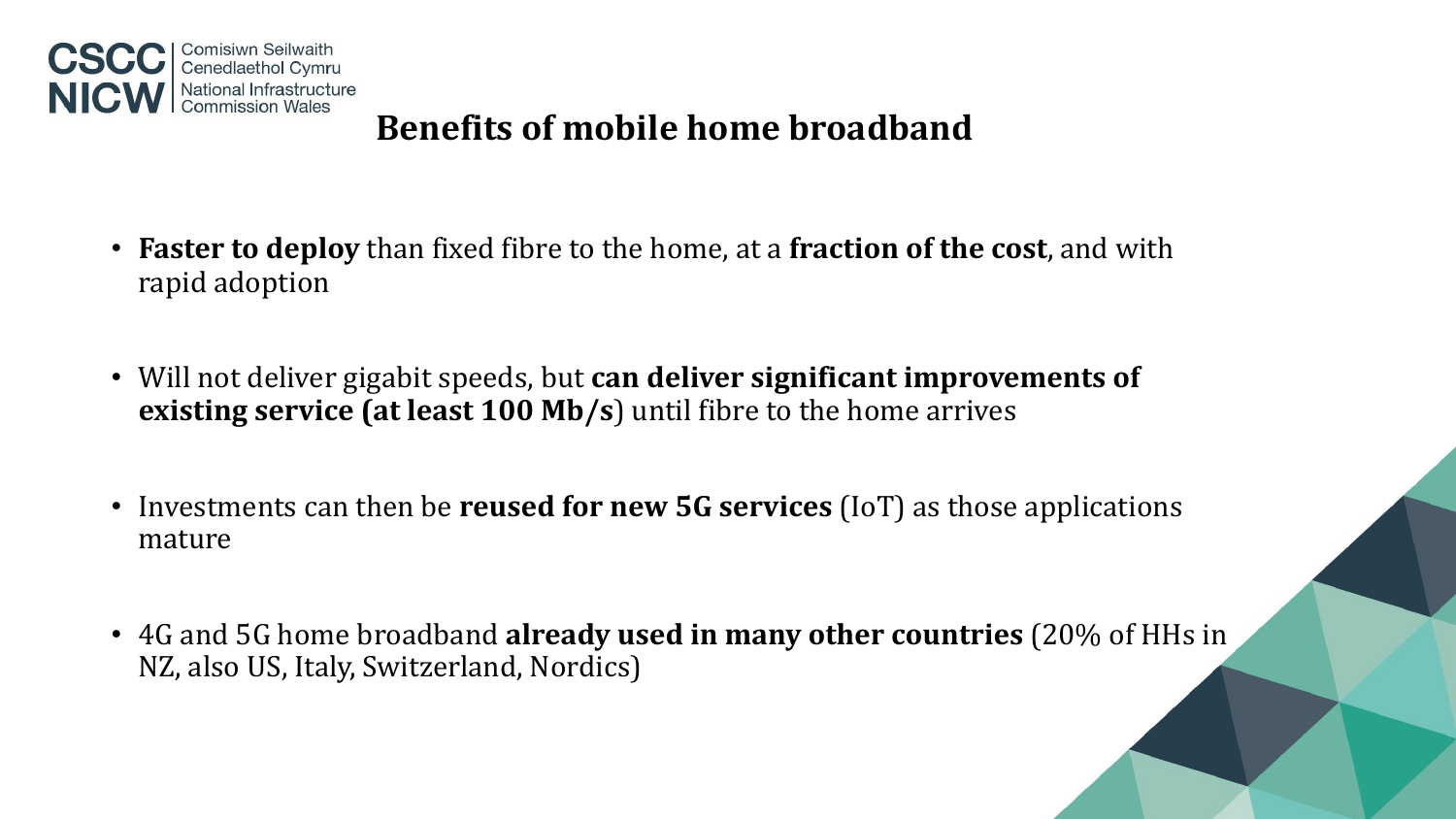

**Next steps**

- Welsh Government should use all levers at its disposal to gain **commitment from industry** to go beyond existing UK Shared Rural Network targets for mobile coverage
	- Ensure Wales has **equal priority with rest of UK** in the Shared Rural Network and
	- Consider **further changes to planning regime** (beyond parity with the rest of UK) in **return for additional commitments from industry** to extend 4G and commit to 5G coverage, focussing on households not landmass
	- Divert public funds from fixed broadband to extend mobile broadband in Wales, building on the £500m already contributed by UK Government to the SRN